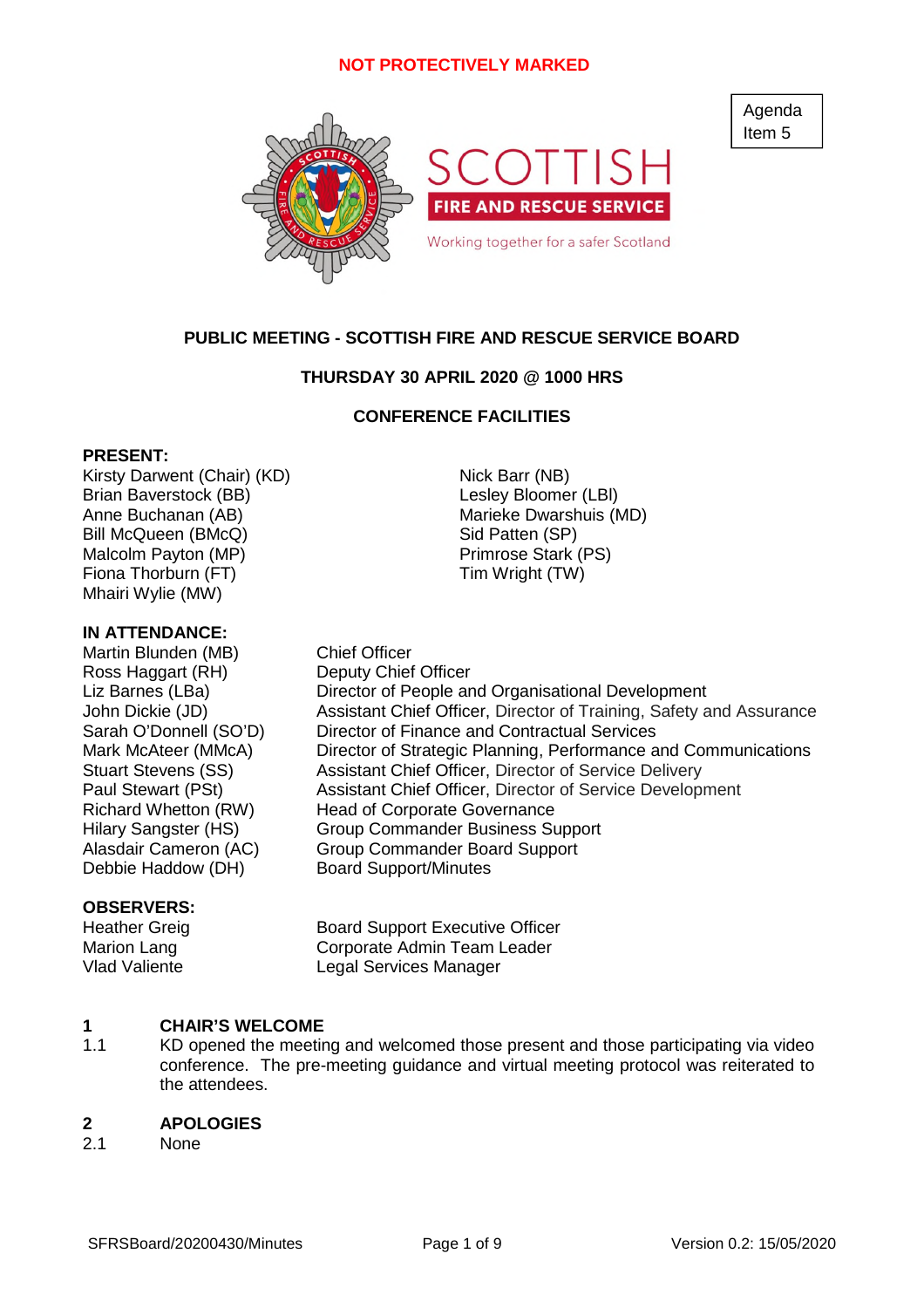### **3 CONSIDERATION OF AND DECISION ON ANY ITEMS TO BE TAKEN IN PRIVATE**

- 3.1 The Board agreed that the Response Strategy to UFAS – COVID-19 Pandemic and Authorisation for Settlement of Insurance Claim would be taken in private due to matters involving confidential natures (Standing Order 9G) and relating to an individual (Standing Order 9A). The Board agreed that a section of the Chair and Chief's reports would be taken in private due to confidential matters (Standing Order 9G).
- 3.2 No further private items were identified.

#### **4 DECLARATION OF INTERESTS**

4.1 None

### **5 MINUTES OF PREVIOUS MEETING:**

#### 5.1 **Thursday 26 March 2020**

- 5.1.1 The minutes were agreed as an accurate record of the meeting.
- 5.1.2 To provide clarity of this meeting, it was agreed that the minutes should be amended to record the Board moving into private session and subsequently reverting back to public session.

#### 5.2 Matters Arising

- 5.2.1 SO'D updated the Board on the cost and timescale of the Accenture work. Involvement of the Board was anticipated but was still to be confirmed and the report could be brought back to the Board in October 2020.
- 5.3 **The minutes of the meetings held on 26 March 2020 were approved as a true record of the meetings.**

#### **6 ACTION LOG**

- 6.1 The Board considered the action log and noted the updates.
- 6.2 It was noted that the Grenfell Fire Final Report would be brought back in June 2021 and was recorded on the Forward Plan.
- 6.3 **Members noted the updated Action Log and approved the removal of completed actions.**

#### **7 DECISION LOG**

- 7.1 The Board considered the Decision Log.
- 7.2 **Members noted the updated Decision Log.**

### **8 CHAIR'S REPORT**

- 8.1 The Chair presented her report noting events which had occurred since the Board meeting held on 26 March 2020, highlighting:
	- Board Member's appraisals completed and common themes captured.

## **The Board moved into private session at 1010 hrs to discuss confidential issues.**

## **The Board moved back into public session at 1035 hrs.**

### 8.2 **The Board noted the report.**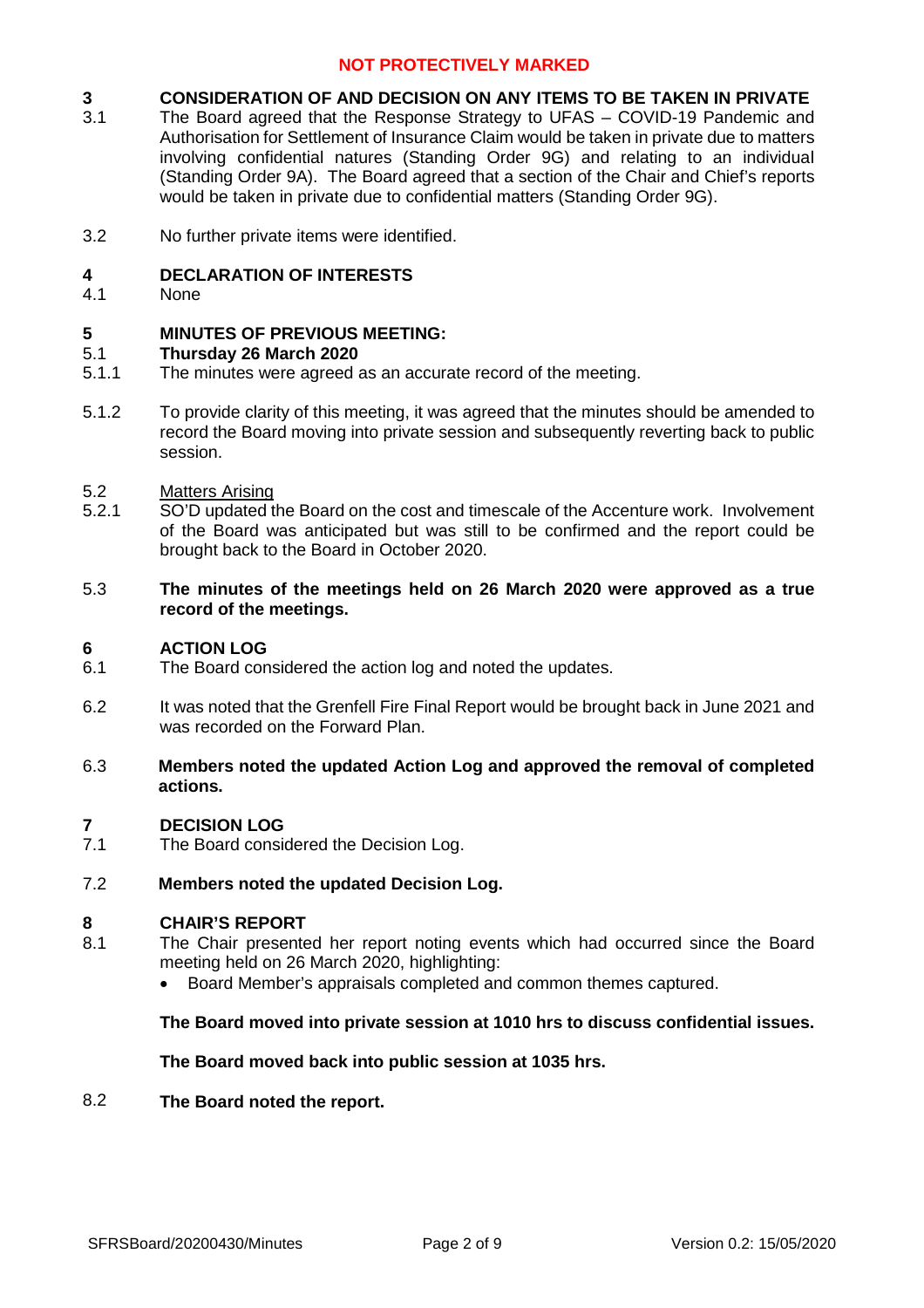# **9 CHIEF OFFICER'S REPORT**

- 9.1 The Chief Officer presented his report noting events which had occurred since the Board meeting held on 26 March 2020, highlighting:
	- Amendments were noted to the report including addition of a meeting with Minister for Community Safety, cancellation of the Reform Collaboration Group, NFCC Programme Board and Social Care meeting.

# **The Board moved into private session at 1040 hrs to discuss confidential issues.**

# **The Board moved back into public session at 1125 hrs.**

### 9.2 **The Board noted the report.**

10.1

### **10 SERVICE TRANSFORMATION UPDATE**

- RH updated Members in regard to Service Transformation which had occurred since the Board meeting held on 26 March 2020, highlighting the following:
	- Change to Strategic Leadership Team reference. ACO Paul Stewart has taken over Director of Service Development and discussions have taken place on roles, responsibilities and how to move the Change Portfolio forward.
	- RH to remain the Senior Responsible Officer. PSt responsible for the Portfolio Office and Service Delivery Model Programme teams.
	- Reviewing arrangements to strengthen the role of the Senior Management Team.
	- Items discussed at the last Programme Office meeting (March 2020) included Gateway Review Report and Action Plan, TMP dashboard and risk register.
	- TMPC Pre-agenda meeting (27 March 2020) held, noting that an updated dashboard, which included direct/indirect delays to projects due to COVID-19, would be presented at the full Committee meeting.

### 10.2 **The Board noted the verbal update.**

### **11 COMMITTEE UPDATES**

### 11.1 **Audit and Risk Assurance Committee (ARAC)**

11.1.1 BB reported that the Committee held a public meeting on 25 March 2020 and referred the Board to the attached draft minutes noting that a verbal update was provided at the previous Board meeting.

#### 11.1.2 **The Board noted the draft minutes.**

#### 11.2 **Service Delivery Committee (SDC)**

- 11.2.1 NB reported that the Committee held a public meeting on 12 March 2020 and referred the Board to the attached draft minutes noting that a verbal update was provided at the previous Board meeting.
- 11.2.2 The Board asked for clarification on the development of policies for managing the transition from "stay put" to "get out" for certain premises (ref para 8.2.2). RH stated that there was no change in the approach to "stay put". He noted that there were specific arrangements in place for a small number of known premises for immediate evacuation. The work being undertaken related to how the Service would operationally manage and communicate the real-time transition from "stay put" to "get out" at a live incident. (*Due to technical difficulties during the meeting, it was agreed that RH would circulate a brief note to the Board to reiterate his response.)*
- 11.2.3 In relation to the Grenfell Fire, RH informed the Board that the Service was taking cognisance of all recommendations from the Public Inquiry and London Fire Brigade Investigation Report. There was no statutory timescale allocated to these actions and the Service was confident that all actions would be addressed by June 2021.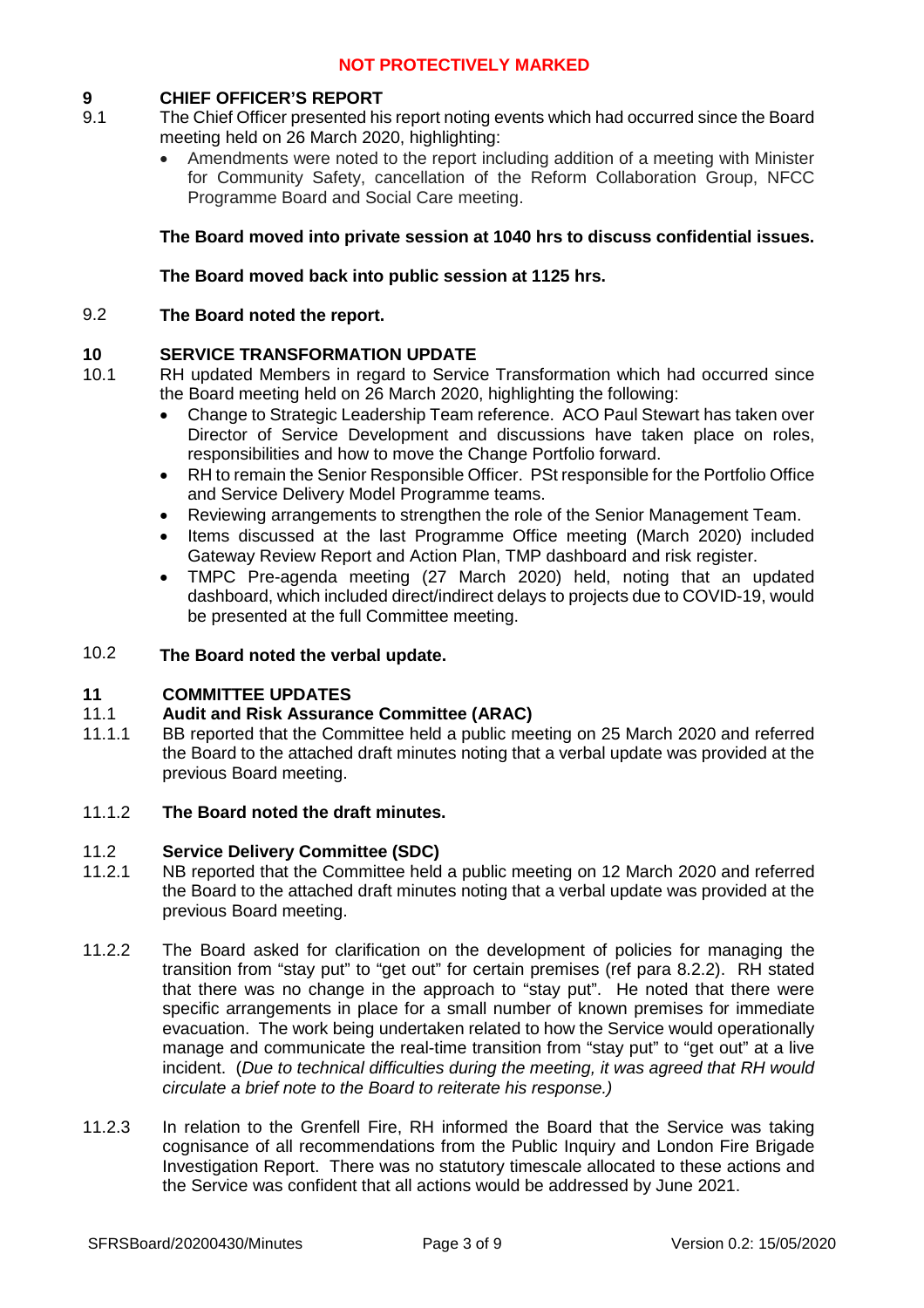# 11.2.4 **The Board noted the draft minutes.**

### 11.3 **Staff Governance Committee (SGC)**

- 11.3.1 PS reported that the Committee held a public meeting on 5 March 2020 and referred the Board to the attached draft minutes noting that a verbal update was provided at the previous Board meeting.
- 11.3.2 PS informed the Board of the delay in progressing the RDS Terms and Conditions to a Resolution Advisory Panel meeting, due to COVID-19. The option to hold the meeting virtually was still to be explored.

#### 11.3.3 **The Board noted the draft minutes.**

### 11.4 **Transformation and Major Projects Committee (TMPC)**

11.4.1 FT reported that the Committee's next meeting was scheduled for 7 May 2020.

### 11.4.2 **The Board noted the verbal update.**

### 11.5 **Integrated Governance Committee (IGC)**

- 11.5.1 KD reported that the Committee held a public meeting on 25 March 2020 and referred the Board to the attached draft minutes noting that a verbal update was provided at the previous Board meeting.
- 11.5.2 For clarification, the Chair advised that BB, MB, SO'D were to discuss the service transformation plan and request Internal Audit to undertake work to identify any gaps and if necessary that information will feed into the Internal Audit plan going forward.

#### 11.5.3 **The Board noted the draft minutes.**

*The meeting broke at 1150 hrs and reconvened at 1155 hrs.*

# **12 AMENDED ANNUAL OPERATING PLAN 2020/21**

- 12.1 MMcA presented a paper to the Board seeking approval for the amended Annual Operating Plan (AOP) 2020/21, noting the following key points:
	- Removal of 13 actions considered to be business as usual.
	- Impact of COVID-19 affecting 60% of actions.
	- Continue to monitor SLT/SMT and provide updates quarterly to the Board.
- 12.2 MMcA confirmed that Directorates applied consistent criteria for actions remaining and milestones had been delayed due to inability to conduct face to face meetings. This would be continuously monitored and reviewed. The Board asked for a further review to be undertaken to reflect on the delay being due to availability of staff. It was agreed that the AOP would be brought back to the next meeting for scrutiny.

### **ACTION: MMcA**

- 12.3 In relation to SO1 Action 6, RH stated that the outstanding recommendation from the HMFSI inspection involved publishing information on how the Service undertake risk rating for relevant premises under the Fire Scotland Act. These actions require changes by ICT and do not directly impact on the HMFSI recommendations as these can still be progressed.
- 12.4 In relation to SO2 Action 2, the business case for identifying and securing equipment and vehicles for wildfire responses was not being progressed at this time. However, the Board were given assurances that there were no concerns relating to the current provision or availability of PPE.

#### 12.5 **The Board approved the Amended Annual Operating Plan 2020/21.**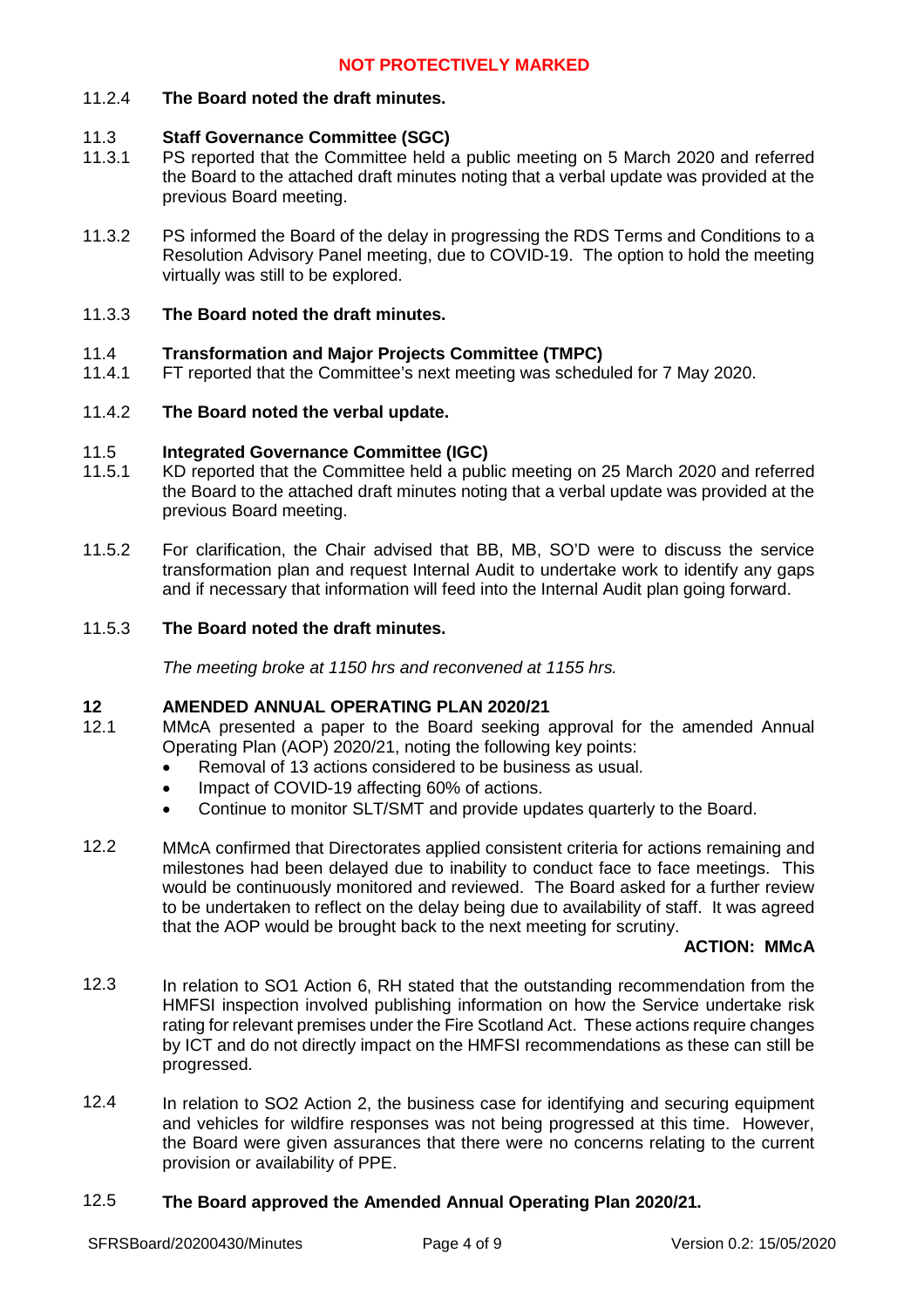# **13 ANNUAL GOVERNANCE REVIEW OF BOARD AND COMMITTEE RELATED ITEMS**

- 13.1 MMcA presented a report to the Board seeking approval of the annual governance review, thereby ensuring the continued effectiveness of the governance arrangements and highlighted the following key areas:
	- Changes to report classification.
	- Integrated Governance Committee to become a Forum.
	- Remuneration, Appointments and Nominations Sub-Committee to be added to list of Standing Committees.
	- Changes made to reflect restructure of Strategic Leadership Team.
	- Members Code of Conduct review on hold due to the ongoing Standards Commission's review of the Model Code of Conduct for members of devolved public bodies.
- 13.2 The Board were informed that MD and BMcQ have been granted a 9 month extension to 23 July 2021, due to the suspension of public appointments during the current COVID-19 pandemic.

### 13.3

The Board discussed paragraph 6.19 Health and Safety within the Scheme of Delegations and suggested that the wording be amended to clarify that the Board were delegating the operational delivery and not their responsibility for health and safety.

### **ACTION: MMcA/BST**

Following a discussion on virements, the Board agreed to move forward and note the position. Should there be any issues or concerns about the level of virement effectively distorting the strategic objectives, the Board would reconsider the position.

### 13.5

13.4

# **The Board approved the Annual Governance Review of Board and Committee Related Items.**

### **14 SFRS GOVERNANCE INFORMATION RELATED TO COVID-19**

- 14.1 MMcA presented a report to the Board providing an overview of the SFRS governance in response to the COVID-19 pandemic, as discussed and agreed at the previous Board meeting.
- 14.2 The option to livestream public Board meetings had been investigated and it was recommended that it would not be appropriate to introduce this function at this time. Public Board papers and minutes were continuing to be published on the SFRS website.
- 14.3 In relation to RDS training, JD confirmed that training procedures have been amended to allow flexibility to reinstate training on a risk based local arrangement. LCMS online training modules remain available for personnel to use.

### 14.4 **The Board noted the report.**

# **15 FORWARD PLANNING AND RECOVERY GROUP FRAMEWORK**

- 15.1 PSt presented a report to the Board providing details of the Framework developed to inform the operation of the SFRS Forward Planning and Recovery Group (FPRG) and highlighted the following key points:
	- Flexibility of the framework and alignment with the strategic objectives.
	- Phased approach Response, Recovery and Renew.
	- Resetting the Service to new normality.
	- Engaged Police Scotland and Scottish Government.

### 15.2 **The Board noted the report and the SFRS Gold Group's approval for the FPRG Framework Document.**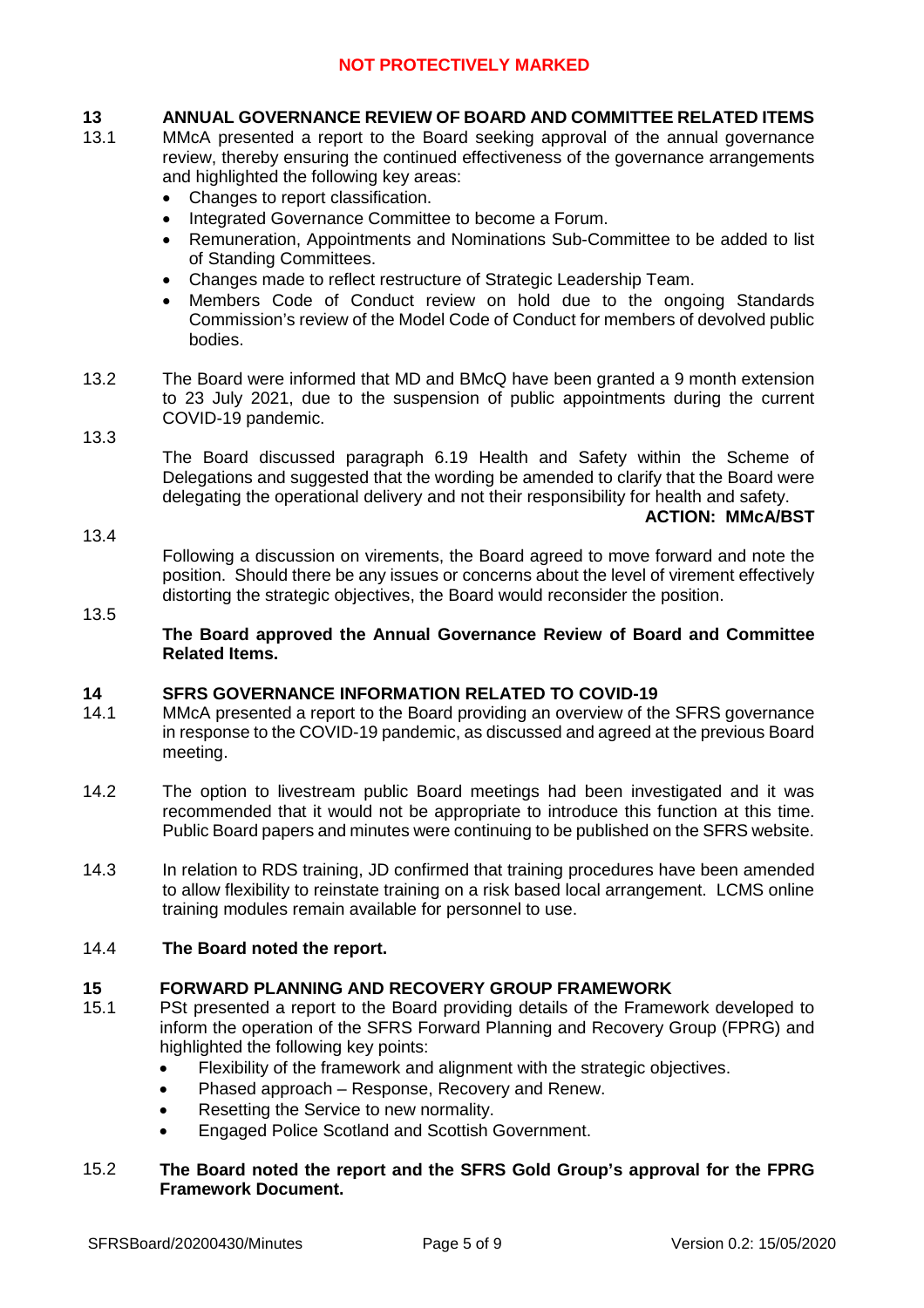# **16 COVID-19 – STAFF WELLBEING**

- 16.1 LBa provided a verbal update on the recently convened Staff Wellbeing Group and noted that the terms of reference and framework document had been agreed. The membership of the Group comprised cross directorate personnel, trade union representatives and Gill Morton, Rivers Centre.
- 16.2 The Group's 3 key priorities were focussing on financial support, bereavement and increased alcohol dependence with the recognition of other long term addiction issues. Engaged with mental health agencies, Samaritans, etc. Recognition of relationship issues (families, isolation and neighbourhood challenges). Monitoring of self-referrals to identify themes. Opportunity for Mental Health First Aiders to support with the helpline was being explored. Training packages were being developed for Managers to help identify and support staff.

### 16.3 **The Board noted the verbal update.**

*The meeting broke at 1250 hrs and reconvened at 1255 hrs.*

## **17 ANNUAL OPERATING PLAN Q3 PROGRESS REPORT**

- 17.1 MMcA presented a report to the Board detailing the Q3 quarterly progress of the Annual Operating Plan 2019/20 and highlighted the following key points:
	- 41 Green actions, 18 Amber actions and 2 Red actions.
	- Review of any potential impact of COVID-19 affecting Quarter 4.
- 17.2 **The Board noted the quarterly report and progress made against the Annual Operating Plan 2019/20.**

### **18 BOARD SUMMARY PERFORMANCE REPORT FOR Q3 2019-20**

- 18.1 MMcA presented a report to the Board providing the  $3<sup>rd</sup>$  quarter Summary Performance Report for fiscal year 2019-20 and highlighted the following key points:
	- Fire Fatalities lowest annual figures since the inception of the Service (2013).
	- Information Requests (GRS1.10) Reporting below target primarily due to the increased number of complex requests. New handling procedures implemented to ensure statutory timescales are being met. Annual report to be presented to the Service Delivery Committee (September 2020).
	- Significant improvements highlighted within KPI 3-year Average Trend Comparison table.
- 18.2 MMcA confirmed that InPhase would be implemented and reporting from Quarter 1 2020/21.
- 18.3 In relation to WD3 (Training for Operational Competence), the Board sought clarification on the figure (%) and what actions required to be taken. JD explained that the figure was broad ranging and difficult to interpret as it included Wholetime/RDS/VDS. The intention would be to disaggregate this figure going forward. He noted that the original competence framework was designed for the previous 4 watch duty system so this also impacts on the figures. He further noted the connectivity issues within some rural areas.
- 18.4 JD stated that some training had been deferred due to the ongoing COVID-19 situation. However, the decision was made to maintain 4 key competency areas: trainees, driver training, breathing apparatus and incident command along with re-integration training for day duty/formal employees. LCMS packages were available and the use of dynamic assessments and risk assessments on a localised basis to carry out training that they can still undertake.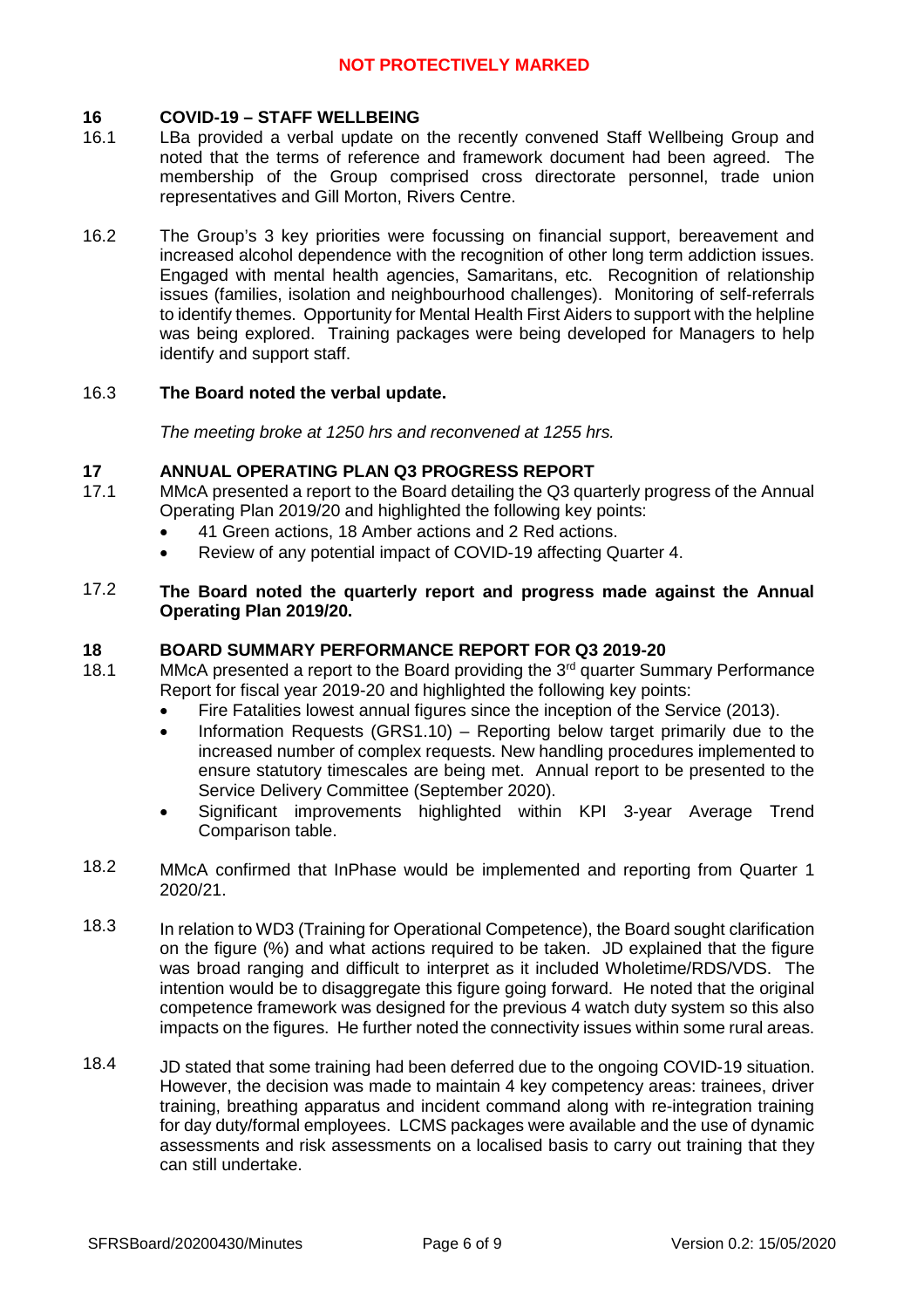18.5 SO'D noted the work undertaken to counteract incidents and confirmed that there had been no cyber security breaches to date.

### 18.6 **The Board noted the report.**

## **19 REVIEW OF INTERNAL COMMUNICATIONS AND ENGAGEMENT**

- 19.1 MMcA presented a report to the Board providing details of the outcome of the review of Internal Communications and Engagement within the Service and highlighted the following key points.
	- Summary of key findings of the review.
	- Principles for internal communications and engagement including how the Service measures the effectiveness (impact).
	- Detailed improvement action plan which includes quick wins, short, medium and long-term actions.
	- SFRS Strategy for Communications and Engagement would be reviewed this year.
	- Progress against the action plan/strategy would be reported to the Board.
- 19.2 The Chair noted the comments submitted from the Board. These related to the role of the Board, continuing station visits and closing the loop on feedback received, and proposed timescales given the current situation.
- 19.3 The Board noted the success of the Chief's weekly 'live' broadcast and their effectiveness.
- 19.4 MMcA stated that a working group has been convened to review and redesign the iHub and the requirement to rebalance the communications and engagement team.
- 19.5 MMcA noted the importance of good communications across the Service. The Consultation Institute's communications and engagement skills training arranged for March/April 2020 had been postponed and would be rescheduled at an appropriate time.
- 19.6 MMcA informed the Board of the private social media groups created for employees to use for work and social aspects.

### 19.7 **The Board noted the report and the 3 year action plan and commended the work undertaken by the team.**

## **20 BUSINESS INTELLIGENCE REVIEW**

- 20.1 MMcA presented a report to the Board providing details of the current position, development and suggested improvements in the use and development of Business Intelligence within the Service. The following key points were highlighted:
	- Review looked at approach, current capabilities and skill sets.
	- Reviewed the range of products produced.
	- Building on strategic/management information.
	- Supporting Digital Strategy and systems integrations.
	- Discussions with partners including NHS Information Services Division, Local Government, etc. to gain their knowledge/insight.
	- Sub group of Digital Steering Group to be convened to develop a 4-year strategy and action plan which would be brought back to the Board in due course.
- 20.2 MMcA confirmed that Scottish Government have named the Service as Publisher of Official Statistics and stated that the Service was already adhering to the appropriate standards and protocols required.

### 20.3 **The Board noted the report.**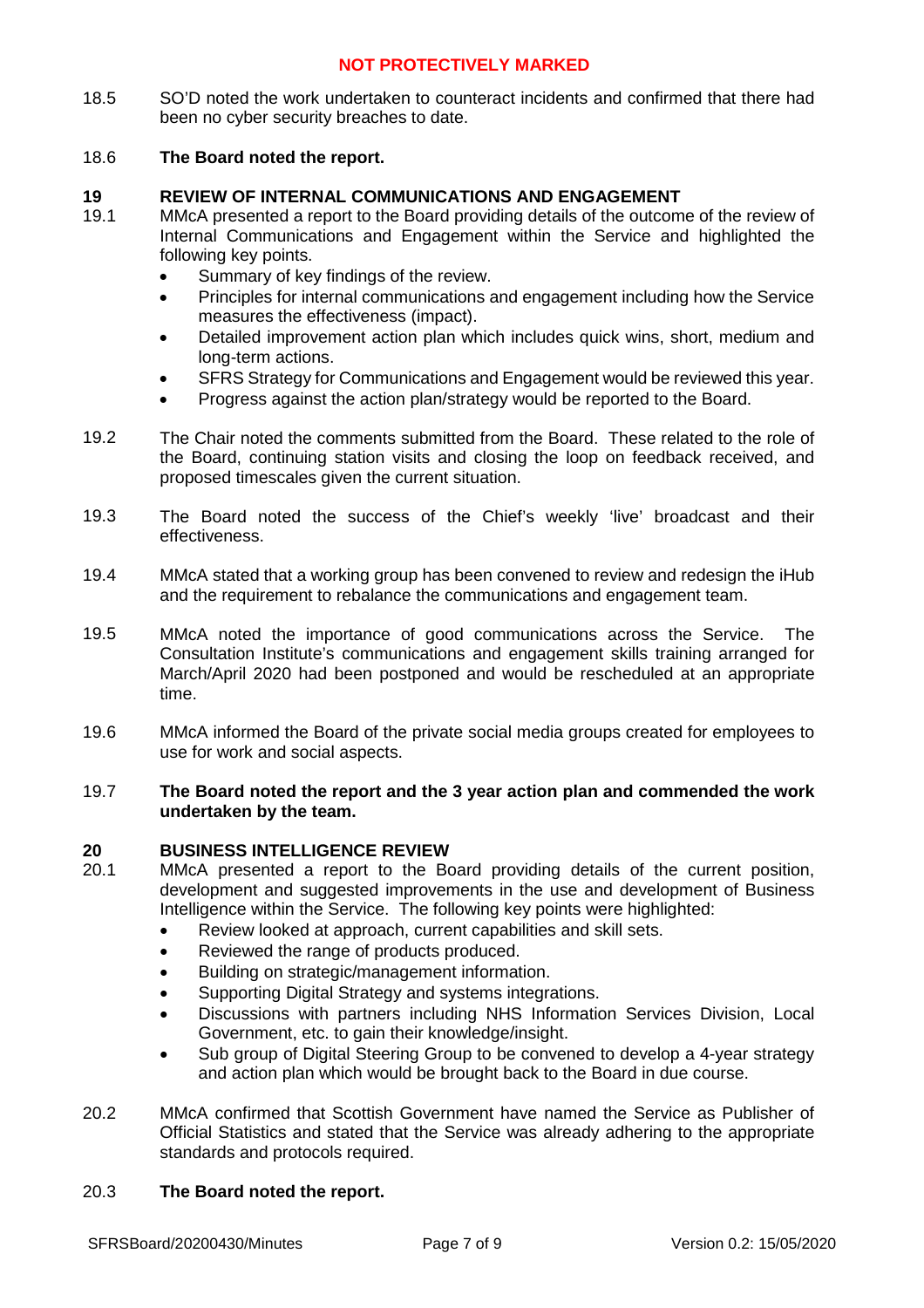# **21 END OF YEAR CAPITAL POSITION 2019/20**

21.1 SO'D provided a verbal update to the Board noting work was ongoing to prepare the annual report and accounts. In relation to the end of year Capital position, the Service, with an underspend of £2,000, achieved a full spend.

### 21.2 **The Board noted the verbal report and congratulated SO'D and her team for achieving this position.**

# **22 RISK THEMES**

22.1 The Board commented on the undernoted issues:

- Additional spend on COVID-19 SO'D confirmed that an update would be provided within the Budget Monitoring reports and noted the approximate spend to date.
- Resilience for Key Support Staff MMcA confirmed that appropriate measures were being taken to increase skill sets within certain teams to ensure resilience for key support staff.
- Industrial relations (NFCC/NJC)

# **23 FORWARD PLAN**

23.1 AC presented the Forward Plan noting that this would be kept under review and proposed agenda items would be prioritised due to the ongoing pandemic situation.

It was agreed that the Forward Plan would be updated to include:

- Annual Operating Plan 2020/21 June 2020
- Grenfell Fire Final Report June 2021

# **ACTION: BST**

### **24 DATE OF NEXT MEETING**

- 24.1 The next meeting of the Board is scheduled to take place on Thursday 25 June 2020 at 1000 hrs.
- 24.2 There being no further matters to discuss in public, the meeting closed at 1340 hours.

# **PRIVATE SESSION**

#### **8 CHAIR'S REPORT**

- 8.3 The Chair highlighted the following:
	- Consideration by Scottish Government's Sponsorship Unit, Public Appointments Unit and the Minister for Community Safety to furlough Board Members.
	- Outlined issues discussed via teleconference meeting with Ash Denham, Minister for Community Safety took place (29 April 2020).
	- Circulation of information including CRIP, Chief Officer briefing and Chief's broadcast and support available were helpful and informative. Strategy sessions to be planned to allow discussion/scrutiny on strategic implications and future service development.
	- Tripartite Agreement and response letters to both the NJC and NFCC Chairs.

#### 8.4 **The Board noted the verbal update.**

#### **9 CHIEF OFFICER'S REPORT**

- 9.3 The Chief Officer referred the Board to the COVID-19 Briefing Note circulated previously and highlighted the following:
	- Acknowledgement of all Service personnel on their response to COVID-19 pandemic.
	- Outline of Strategic Intentions.